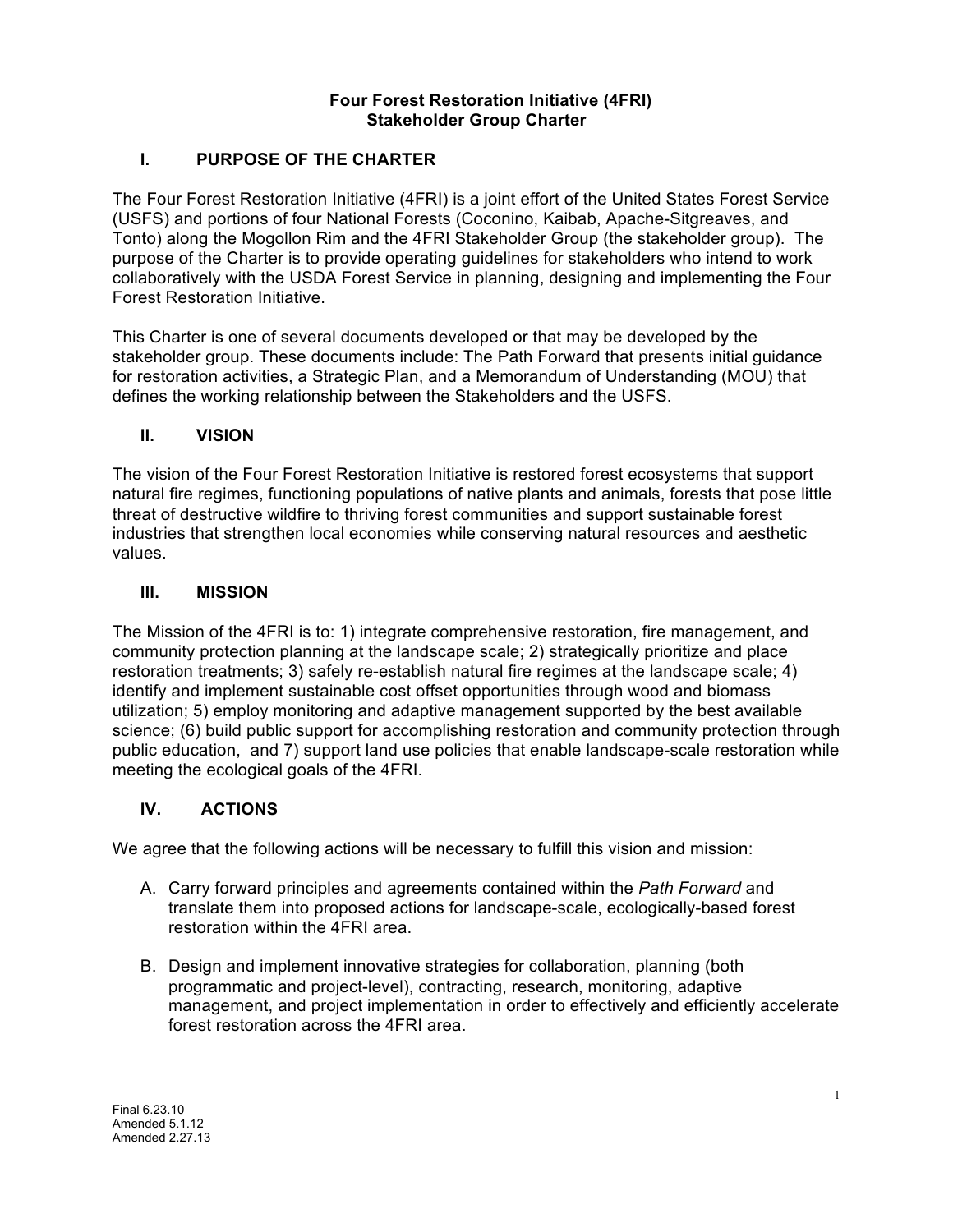- C. Work with the Forest Service at multiple stages prior to, during, and following the NEPA process on such products as the purpose and need statement, proposed action, alternatives, collection and use of data, impact analysis, development of a preferred alternative and/or recommendations regarding mitigation of environmental impacts, and the development and adoption of monitoring and adaptive management processes.
- D. Work with the Forest Service prior to, during, and following implementation and monitoring to help ensure that treatments achieve our goals. We will provide timely feedback in order to help the Forest Service adapt implementation, as well as help find resources to integrate all aspects of comprehensive restoration.
- E. Advocate for development of and/or continuation of long-term contracts and/or agreements that support appropriately-scaled industry involvement in thinning of 50,000 acres annually over a 20-year period within the 4FRI area, as outlined within the *Path Forward*. As part of this process, participate in the development and evaluation of various utilization strategies/opportunities, including their economic feasibility, potential for cost-offsets, and contribution to the overall 4FRI mission and vision.
- F. Support public and private investments needed to carry forward landscape-scale forest restoration with maximum efficiency and effectiveness.
- G. In conjunction with the Forest Service implement the Landscape Strategy and future strategic plans.
- H. Identify and support necessary policy changes to support comprehensive restoration.

## **V. ORGANIZATIONAL STRUCTURE**

The stakeholder group is an informal organization with open membership. The organization structure consists of three nested and interrelated entities: the stakeholder group, a steering committee, and work groups. Operating rules for the stakeholder group and the steering committee are in Section X.

**Stakeholder Group-** The stakeholder group is the primary decision making body. Stakeholders can represent individuals or organizations. Membership is open to the public. Individual stakeholders or one individual representing a stakeholder organization is entitled to participate in decisions before the group after fulfilling the requirements in Section X.

**The Steering Committee-** The steering committee consists of individuals from the whole stakeholder group. The Steering committee's role is to manage the logistics of the stakeholder group, set agendas, organize meetings, maintain appropriate documentation, and suggest work groups to the stakeholder group. Operating rules are established in Section X.

**Work Groups- Work groups** are a subset of the whole stakeholder group, and are coordinated by the steering committee. Work groups should be small and efficient, should represent different perspectives, should include those with expertise on the topic and should be formed and disbanded as work arises and is completed. Work group products are final subject to the agreement of the stakeholder group.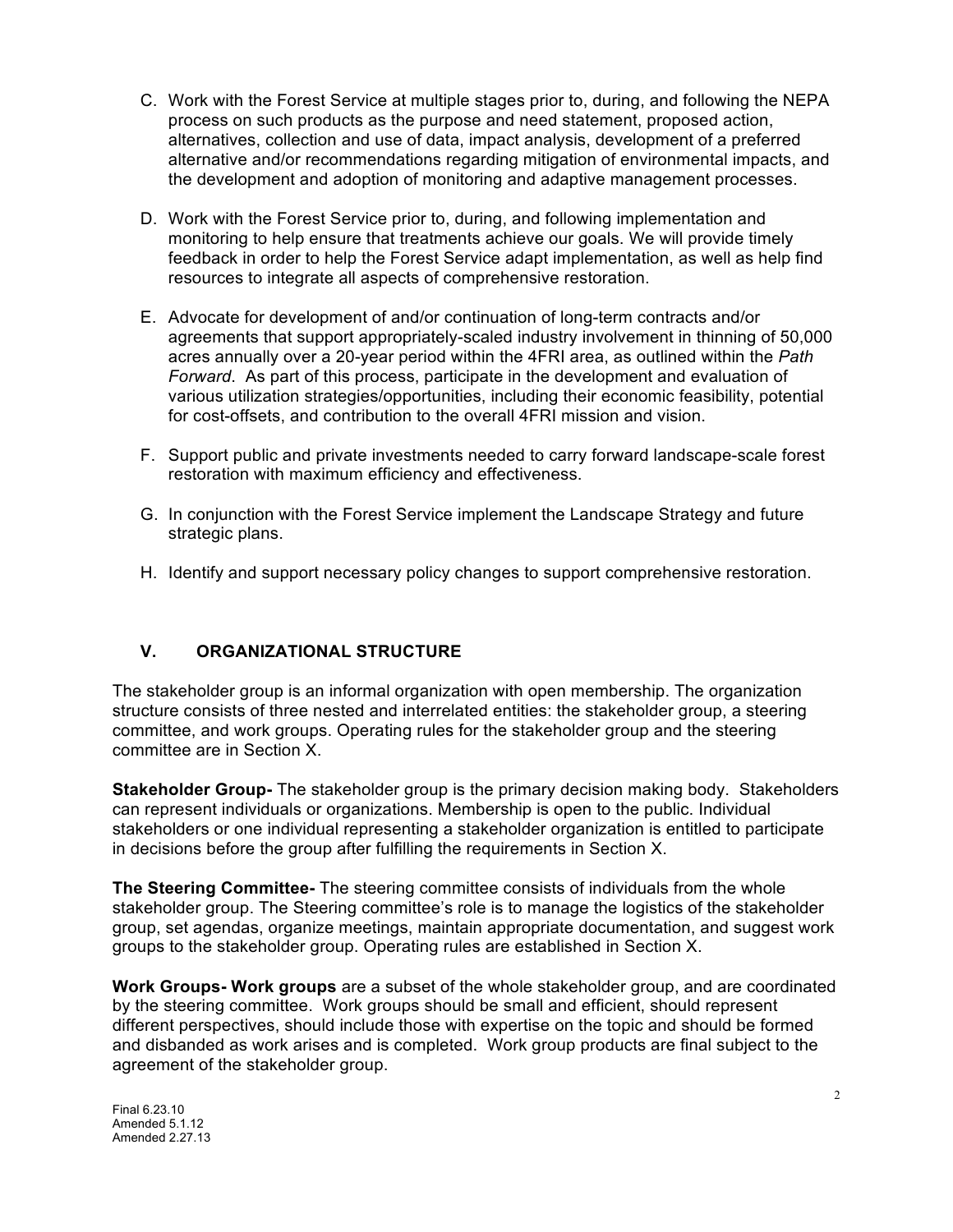# **VI. DECISION RULES AND DELIBERATION**

#### **A. Process for developing Stakeholder Group recommendation, Stakeholder Group positions and internal decisions according to the 4FRI Charter**

These decision rules guide the internal process for providing collaboratively developed Stakeholder Group recommendations and Stakeholder Group positions to external audiences, such as the USFS or general public, as well as arriving at internal decisions. The Decision Process will be invoked by the facilitator.

#### **B. Relevant definitions:**

**Stakeholder Group recommendation:** Recommendations to decision authority (Land Manager, USFS) on land management actions, including but not limited to project planning, forest plan revision, implementation techniques.

**Stakeholder Group position:** Formal statement from 4FRI stakeholder group designed for public or agency education, awareness, or advocacy. Examples include (but not limited to): Expressing support or advocating for public funds; developing and delivering key messages or press packets to press; developing proposal for private foundation funding.

**Internal Decision**: Decisions that affect the internal operations of the Stakeholder Group and that will not be formally shared with external audiences, such as the USFS or general public, such as assigning tasks and decision-making authority to work groups and the Steering Committee or making decisions regarding the awarding of money in accordance with established fiscal policies.

#### **C. The Stakeholder Group will always strive to reach the highest level of agreement (Agreement without Reservations)** (see Table 1). **Where we have agreement, it will be documented and communicated to the appropriate entity.**

However, if all stakeholders have made every effort to reach an "Agreement without Reservations" and find that it is not possible, the stakeholder group will use the decision rules to measure the level of agreement among the stakeholders. This approach will enable stakeholders to see where everyone stands, as well as to provide a standard approach for characterizing, documenting and communicating agreements.

If agreement w/o reservations, agreement w/ reservations, or agreement by acquiescence cannot be met (i.e., any Stakeholder Group member disagrees) after an established time period, the stakeholder group shall attempt to narrow the scope of its recommendation/position/decision to those specific issues or areas where some level of agreement (i.e., agreement w/o reservations, agreement w/ reservations, or agreement by acquiescence) exists, and then proceed in accordance with Table 2 to reach resolution on the disagreement items.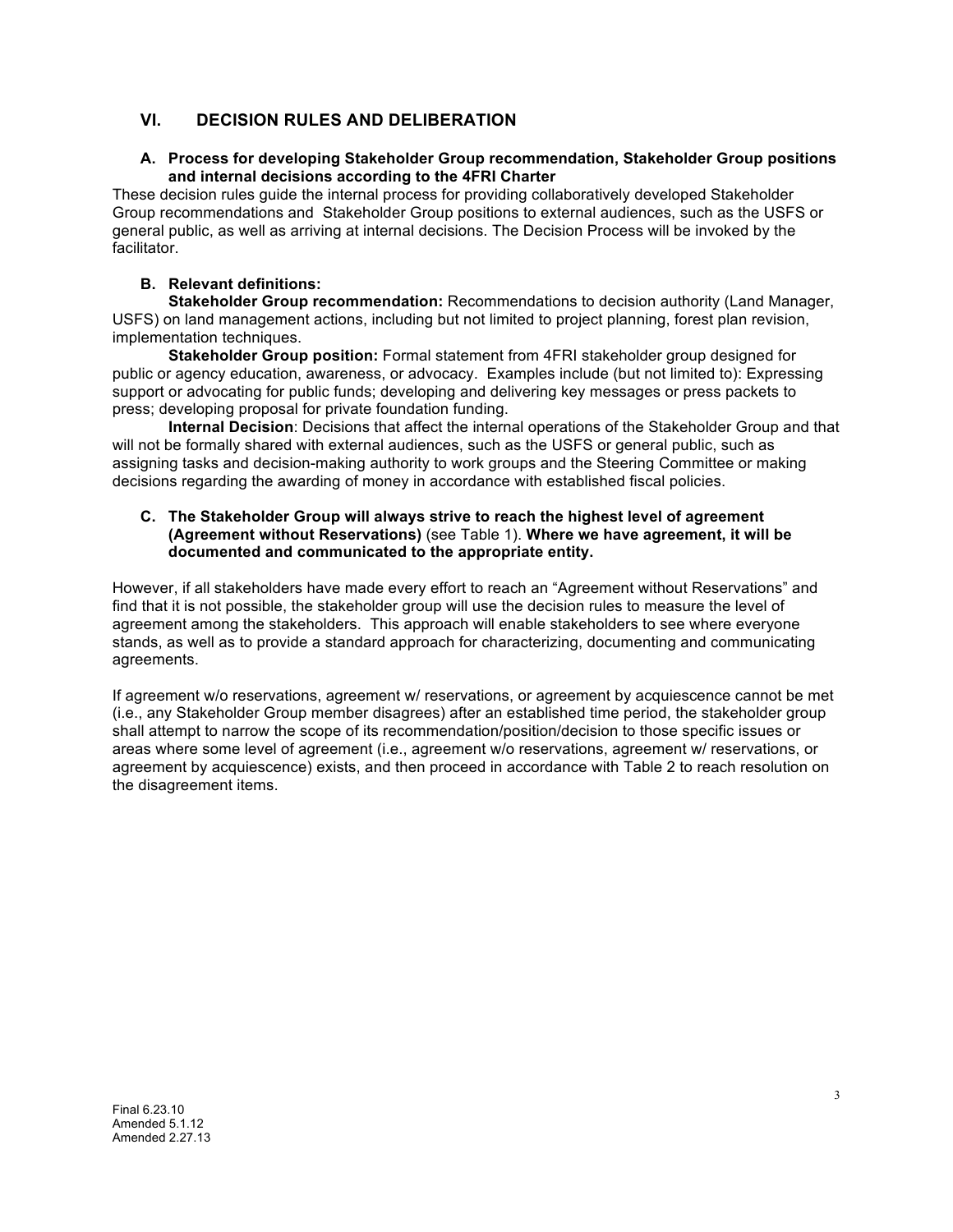#### **TABLE 1: PROCESS FOR DEVELOPING AND COMMUNICATING STAKEHOLDER RECOMMENDATIONS, POSITIONS, AND INTERNAL DECISIONS**

| <b>Level of</b><br><b>Agreement by</b><br>Individual/<br>Organization | <b>Internal Outcomes and Expectations</b>                                                                                                                                                                                                                                                                                                                                                                                                                                                                                                                                                                                                                                                                                                                                                                                                                                                                                                                                                                                                                                                                                                                                                                                                                                                                      | <b>Communication of Outcomes</b>                                                                                                                                                                       |  |
|-----------------------------------------------------------------------|----------------------------------------------------------------------------------------------------------------------------------------------------------------------------------------------------------------------------------------------------------------------------------------------------------------------------------------------------------------------------------------------------------------------------------------------------------------------------------------------------------------------------------------------------------------------------------------------------------------------------------------------------------------------------------------------------------------------------------------------------------------------------------------------------------------------------------------------------------------------------------------------------------------------------------------------------------------------------------------------------------------------------------------------------------------------------------------------------------------------------------------------------------------------------------------------------------------------------------------------------------------------------------------------------------------|--------------------------------------------------------------------------------------------------------------------------------------------------------------------------------------------------------|--|
| <b>Agreement</b><br>w/o<br><b>Reservations</b>                        | All members will support and advocate for the<br>decision. Before moving to other levels of<br>agreement the group will make every effort to<br>arrive that this level.                                                                                                                                                                                                                                                                                                                                                                                                                                                                                                                                                                                                                                                                                                                                                                                                                                                                                                                                                                                                                                                                                                                                        | All members will collectively<br>communicate the decision to the<br>appropriate entity (i.e., USFS, public,<br>internal stakeholder group)                                                             |  |
| Agreement w/<br><b>Reservations</b>                                   | All members will support the decision, and<br>those who had reservations must express them<br>and have them recorded.                                                                                                                                                                                                                                                                                                                                                                                                                                                                                                                                                                                                                                                                                                                                                                                                                                                                                                                                                                                                                                                                                                                                                                                          | All members will collaboratively identify<br>areas of agreement and communicate<br>those to the appropriate entity.<br>Recorded reservations will be for<br>internal and agency documentation<br>only. |  |
|                                                                       | Agreement by All members support the decision, abstain, or<br>Acquiescence are opposed but are willing to allow the<br>collaborative effort to move forward. Those who<br>abstained or are opposed must express their<br>reasons and have them recorded.                                                                                                                                                                                                                                                                                                                                                                                                                                                                                                                                                                                                                                                                                                                                                                                                                                                                                                                                                                                                                                                       | All members will collaboratively identify<br>areas of agreement and communicate<br>those to the appropriate entity.<br>Recorded reservations will be for<br>internal and agency documentation<br>only. |  |
|                                                                       | <b>Disagreement</b> There is recognition that disagreement is not<br>the desired end point.<br>1. If there is disagreement, a written report will<br>be produced, identifying specific points of<br>disagreements and explaining the interests or<br>rationale underlying the specific points of<br>disagreement. The written report will be for<br>internal use only. The written report will identify<br>the individuals or organizations supporting<br>specific interests or rationales and, when<br>possible, include constructive alternatives to<br>remove the disagreement.<br>2. A process and timeframe will be established<br>for writing the report, addressing concerns, and<br>for moving to a higher level of agreement.<br>3. In the process, only interests or rationale<br>included in the document will be considered.<br>Failure to include any interests or rationale that<br>lead to disagreement in written form in the<br>established time frame for inclusion within the<br>report will result in the loss of ability to consider<br>such interests or rationales moving forward,<br>which may result in Agreement by<br>Acquiescence.<br>4. When that timeframe has ended and there is<br>still no agreement, the stakeholder group shall<br>move forward in accordance with Table 2. | All members will collaboratively identify<br>areas of agreement and communicate<br>those to the appropriate entity in<br>accordance with the process and<br>communication described in Table 2.        |  |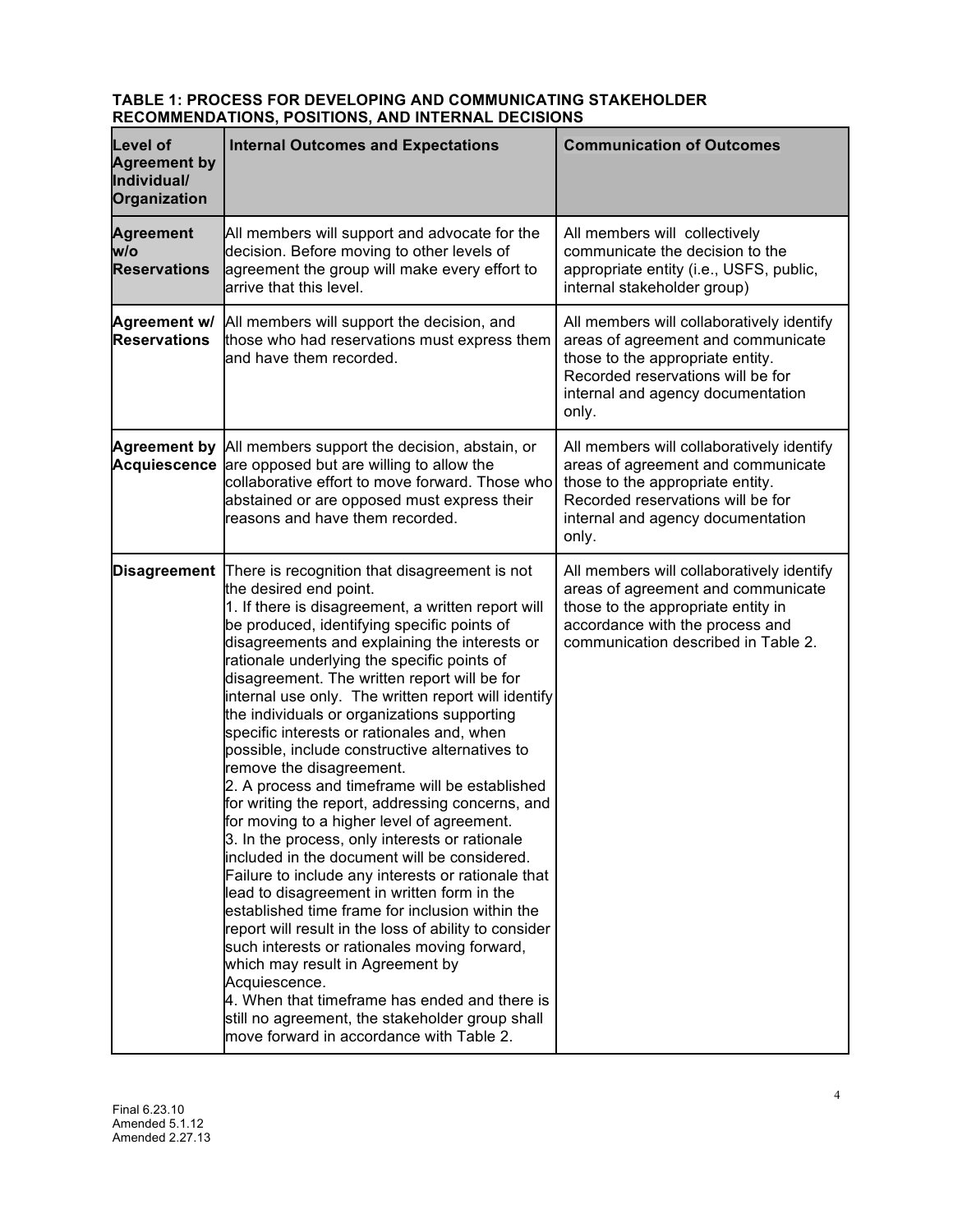## **TABLE 2: COMMUNICATION OF DISAGREEMENT**

| If a higher level of agreement is not reached in the agreed upon timeline, then the following rules<br>will apply: |                                                                                               |                                                                                                                                                                                                                                                                                                                                                                                                                                                                                                                                                                  |                                                                                                                                                                                                                                                                                                                                                                                                                                                                                                        |  |
|--------------------------------------------------------------------------------------------------------------------|-----------------------------------------------------------------------------------------------|------------------------------------------------------------------------------------------------------------------------------------------------------------------------------------------------------------------------------------------------------------------------------------------------------------------------------------------------------------------------------------------------------------------------------------------------------------------------------------------------------------------------------------------------------------------|--------------------------------------------------------------------------------------------------------------------------------------------------------------------------------------------------------------------------------------------------------------------------------------------------------------------------------------------------------------------------------------------------------------------------------------------------------------------------------------------------------|--|
| <b>Internal Process and</b><br><b>Documentation</b>                                                                |                                                                                               | <b>Communication of Disagreement to</b><br><b>General Public (mostly stakeholder</b><br>group positions)                                                                                                                                                                                                                                                                                                                                                                                                                                                         | <b>Communication of Disagreement</b><br>to Forest Service (mostly<br>recommendations but can also be<br>stakeholder group positions)                                                                                                                                                                                                                                                                                                                                                                   |  |
| $1_{-}$                                                                                                            | All individual<br>Stakeholder positions<br>will be clearly<br>recorded in meeting<br>minutes. | The Stakeholder Group has no final<br>position to communicate on the<br>specific issue. Communication may be<br>crafted stating items of disagreement if<br>agreed to by all members. Nothing<br>regarding that specific issue shall be<br>conveyed to the general public by the<br>Stakeholder Group until this is decided<br>upon.<br>Individual stakeholders may convey<br>their individual concerns or support for<br>positions for which the Stakeholder<br>Group has no position, so long those<br>comments do not disparage the<br>collaborative process. | Report from Table 1:<br>A written report will be produced,<br>identifying specific points of<br>disagreement and explaining the<br>interests or rationale underlying the<br>specific points of disagreement,<br>which will each be qualified with<br>the following language referring to<br>stakeholders:<br><b>Most=Strong Majority</b><br>Many=More than Half<br>Some=Less than Half<br>Few= $2$ or $3$<br>One=Singular<br>Individual stakeholders may<br>convey individual concerns to the<br>USFS. |  |

Decisions, agreements, and reservations will be clearly documented and made available on BASECAMP (https://ffri.basecamphq.com/login) and the public website as part of the public record.

# **VII. STAKEHOLDER RESPONSIBILITIES AND CONDUCT**

# **A. General Stakeholder Responsibilities**

The stakeholder group will work to achieve the vision, mission, and actions identified in sections II-IV. In order to accomplish this, the stakeholder group will:

- 1. Hold open meetings: Make all meetings open to the public to ensure a full and complete engagement.
- 2. Mentor: Welcome and actively reach out to new members. It can be intimidating to join and actively participate in any established body. Help new participants understand the 4FRI, its protocols and its members. Encourage their active participation.
- 3. Actively participate. To help make the initiative successful, individual stakeholders will:
	- a. Endeavor to attend all monthly meetings and remain informed of actions taken at meetings they could not attend.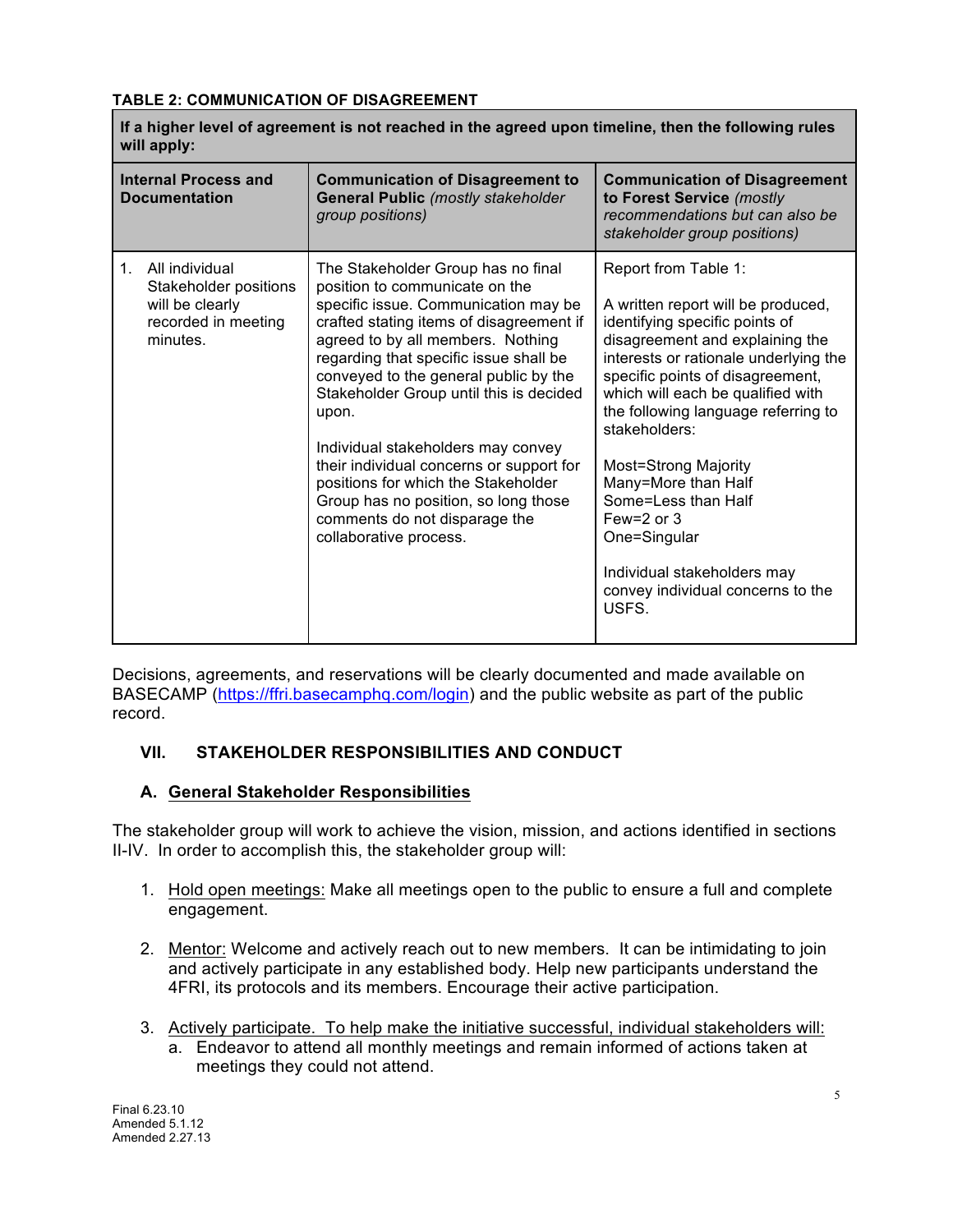- b. Be prepared to offer alternative language or examples during discussions
- c. Volunteer for the steering committees, work groups, and leadership positions
- d. Get involved early in work groups and deliberations where you will want to provide active input and feedback
- e. Encourage other stakeholders in the group to assume responsibility and leadership
- 4. Communicate with the Forest Service: Maintain communication with the Forest Service in order to track ongoing processes and upcoming decisions so that the group can provide timely input.
- 5. Deliver recommendations: Develop agreement-based recommendations that are intended as the basis for Forest Service action and implementation, and when agreement is not possible, capture and present to the Forest Service levels of agreement. Provide recommendations to the Forest Service in a timely manner.

#### **B. Individual Stakeholder Conduct Standards**

These standards are the governing principles of conduct and behavior among stakeholders. They are intended to foster respect and trust. In the spirit of progress and cooperation the stakeholders commit to the following standards:

- 1. Operate in good faith.
	- a. Address difficult issues directly with individual stakeholders or the larger stakeholder group.
	- b. Any action undertaken to undermine an individual stakeholder's membership (outside of the formal processes outlined in Section X of the Charter) is considered a flagrant violation of the Charter.
	- c. Stakeholders shall assume that other members are acting with the best of intentions. Members should be willing to discuss their actions in advance with the stakeholder group in order to minimize the potential for any misunderstandings.
	- d. As possible, according to organizational policy, members will alert the stakeholder group of any imminent legislative, legal, or administrative review actions that would significantly affect the efforts of the stakeholder group.
	- e. Members are encouraged to share all relevant information pertinent to the stakeholder group. Members should disclose issues and concerns during meetings of the full stakeholder group in order to enable the stakeholder group to attempt to address challenges.
- 2. Honor the Charter and the work of the stakeholder group.
	- a. Hold oneself and other members accountable in adhering to the purpose, convening values, and goals of the 4 Forest Restoration Initiative and this Charter.
	- b. Honor work completed in stakeholder groups, work groups, and the steering committee. All members are invited to participate in any subgroup. Large and diverse stakeholder groups can be inefficient at completing detailed work. The full Stakeholder Group should focus its efforts on actions that will help achieve the 4FRI vision and mission.
	- c. Outside communications by individuals/organizations with decision makers, the media, and the public are expected but should not undermine agreements made by 4FRI. When formally representing the 4FRI collaborative, individual stakeholders must clearly and specifically differentiate when they are representing the collective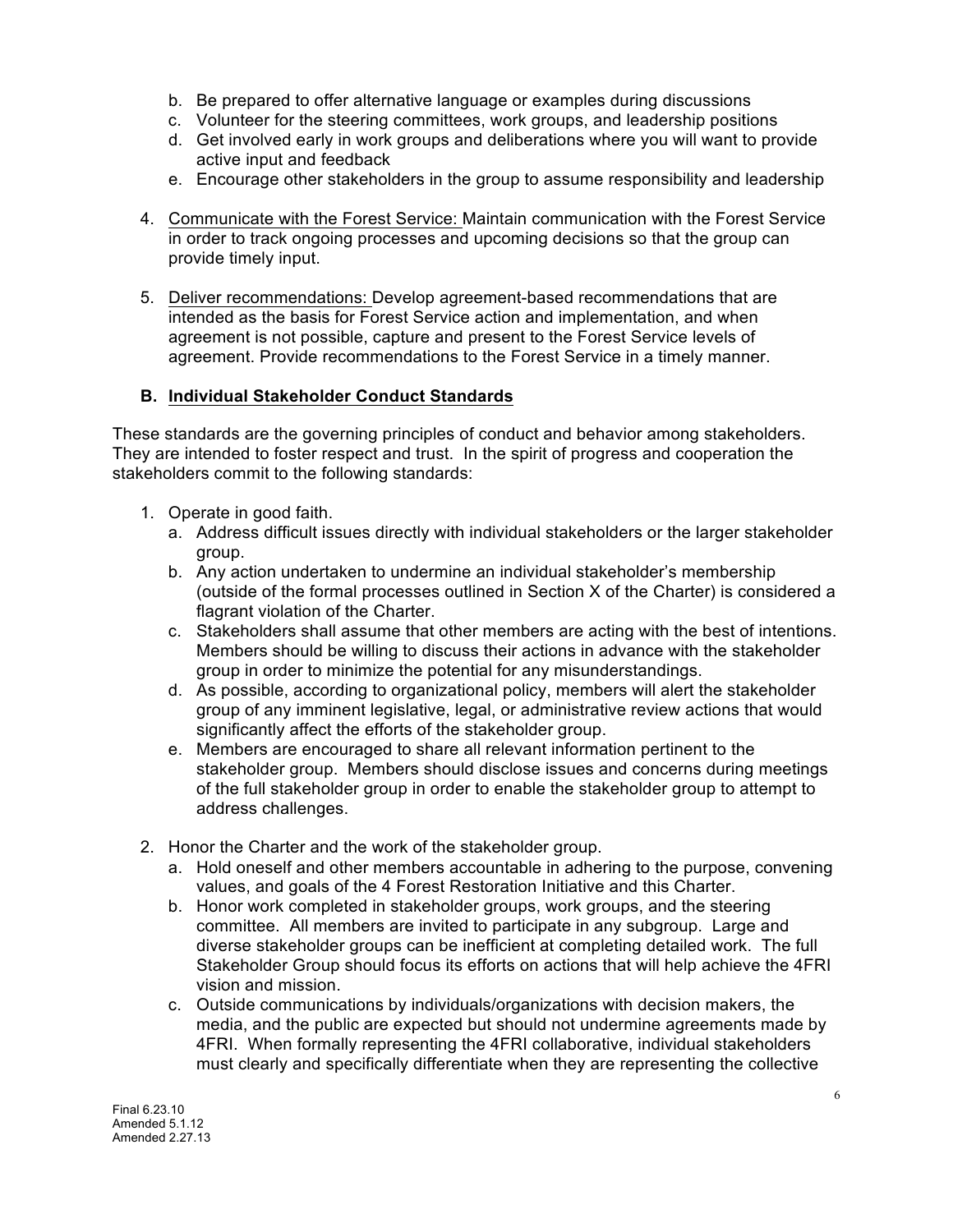interests of the group, and when they are referencing their own organizational interests.

- 3. Support the work of the 4 Forest Restoration Initiative
	- a. Each member will support the efforts of the 4FRI among colleagues and the public, even (especially) when it involves risk-taking beyond the comfort zone of one's core constituency.
	- b. Where the stakeholder group has agreed to proceed but there are members that provide "agreement with reservations" or "agreement by acquiescence," the intent of any outside expression of those reservations will not be to undercut the group's agreement. In addition, members with reservations shall be treated respectfully.
	- c. Work to ensure that any agreement developed by the stakeholder group is acceptable to your constituents or organization.

## **C. Stakeholder Meeting Ground Rules**

The stakeholder meeting ground rules govern the interactions at Stakeholder Group meetings. Ground rules ensure meetings are efficient and effective, and help maintain a group focus on issues, goals, and objectives. Stakeholders attending meetings agree to participate according to the following ground rules:

- 1. *COME PREPARED:* Read materials in advance and complete assignments on time. Stay on track with the agenda. Secure approval within your organization for permission (within limits) to reach agreement.
- 2. *LISTEN ACTIVELY AND AVOID DISRUPTIONS:* Turn off cell phones sounds and avoid side conversations. Listen carefully to other participants. Be attentive to ensure efficient discussions. Only one participant may speak at a time.
- 3. *TREAT OTHERS WITH RESPECT:* Everyone brings different perspectives to the 4FRI, and others may have viewpoints you had not considered. Allow expression of other ideas, even if you disagree. As the group works to achieve agreement, strive to also develop a deeper understanding. Discussions should focus on interests, not positions.
- 4. *PARTICIPATE CANDIDLY:* Share your views fully and honestly with everyone. Be forthright, avoid creating false expectations, and recognize that disagreement will be part of many deliberations. Be willing to explain the reasoning behind statements, questions, and actions. Openly discuss controversial issues that could undermine the effectiveness of the process if left unspoken. Represent the interests and concerns of your organization and constituents as accurately and thoroughly as possible and inform the group when the limits of your authority are reached.
- 5. *COLLABORATE:* During deliberation, explore ideas, without committing, as a way of opening up the collaborative problem-solving process. Avoid generalities and be specific. Help define and agree upon what important words mean. All are encouraged to respectfully challenge an idea or ask questions.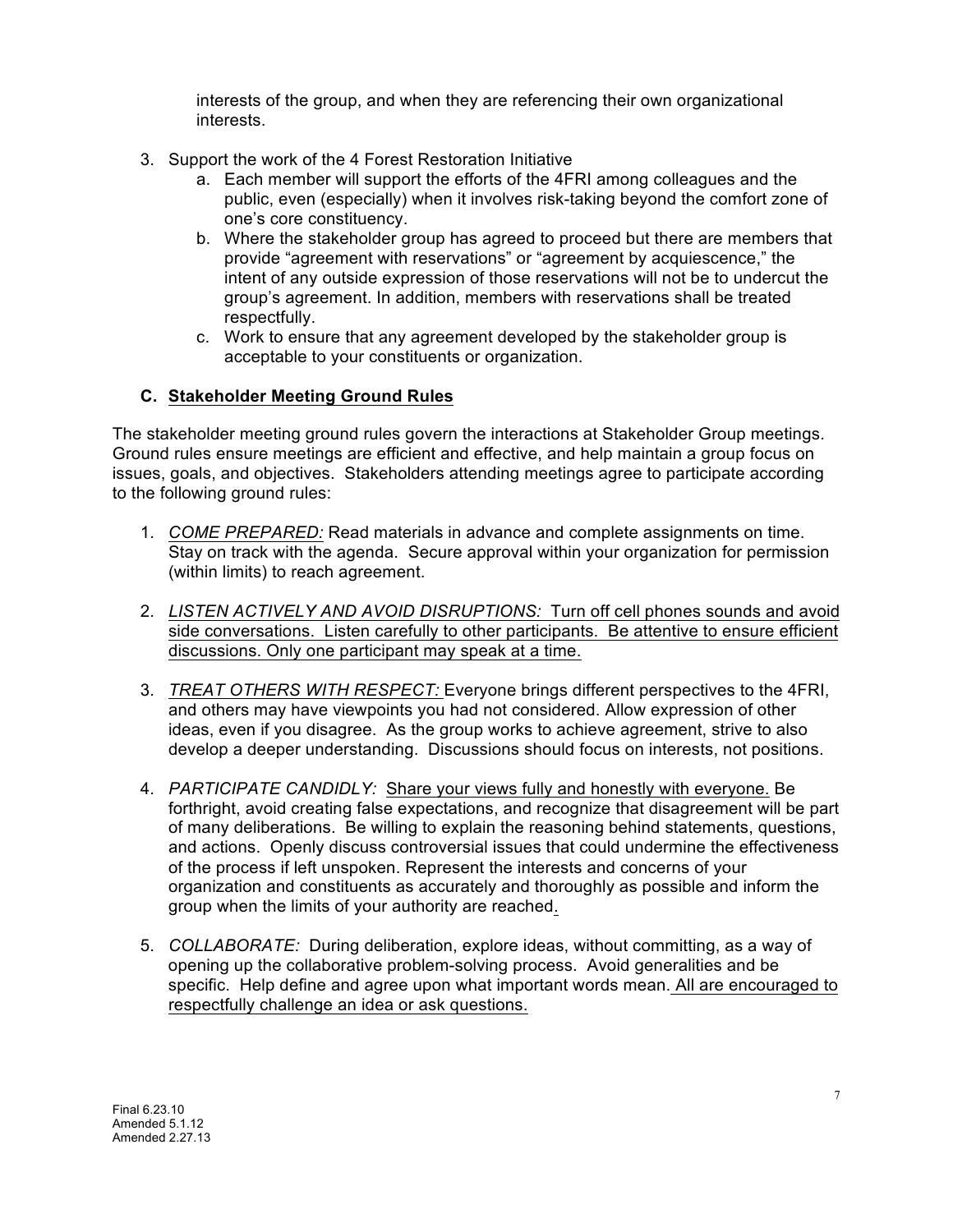## **VIII. ROLE OF FACILITATION**

**Facilitation** - At the outset, the group will employ the services of a professional facilitator. The Facilitator is neutral and directs the flow of meetings. The facilitator will work with the steering committee to develop and implement meeting agendas, will help the stakeholder group establish and convene work groups and will produce meeting summaries.The facilitator will help the stakeholder group maintain accountability, resolve differences, and construct agreements and recommendations for the Forest Service. The facilitator will assist the group to transition to self-facilitation.

# **IX. COMMUNICATION**

The stakeholder group will maintain an environment that promotes open, frank and constructive discussion. Members recognize that such an environment must be built on mutual respect and trust, and each commits to avoid actions that would damage that trust. Therefore, in communicating externally about the group's work, including communicating with the news media, elected officials, political appointees, and agency employees, each member agrees to:

- 1. Speak for themselves or the organization they represent.
- 2. Where the stakeholder group has agreed to proceed but there are members that provide "agreement with reservations" or "agreement by acquiescence," the intent of any outside expression of those reservations will not be to undercut the group's agreement. In addition, members with reservations should be treated respectfully.
- 3. Avoid characterizing the personal or organizational positions or comments of others; and,
- 4. Consider the impact that a public statement may have on the group, mutual trust, and the ability for the stakeholders to complete their work.

The communications work group works proactively to prepare communication documents for approval by the stakeholder group and assists (when appropriate) with Forest Service media releases and communications as well. The group identifies significant milestones in the stakeholders' activities, and prepares documents and activities that capitalize on the 'headlineworthiness' of such events. Documents and activities will include: media events, talking points, maintaining a list of subject matter experts, updates for the website, and other materials as needed.

## A. **Very Time-Sensitive Actions**

We will strive to avoid crisis management situations; however, when there is a time sensitive need to respond to the news media such as when a response to media query is necessary within a very short timeframe, any 4FRI member will:

- 1. Represent him/herself and/or organization, making it clear he/she is not speaking on behalf of the stakeholder group.
- 2. Respond in a manner supportive of 4FRI, and where appropriate using reference documents approved by the stakeholder group.
- 3. Immediately provide the media representative with an up-to-date contact list consisting of a contact person for every 4FRI member organization.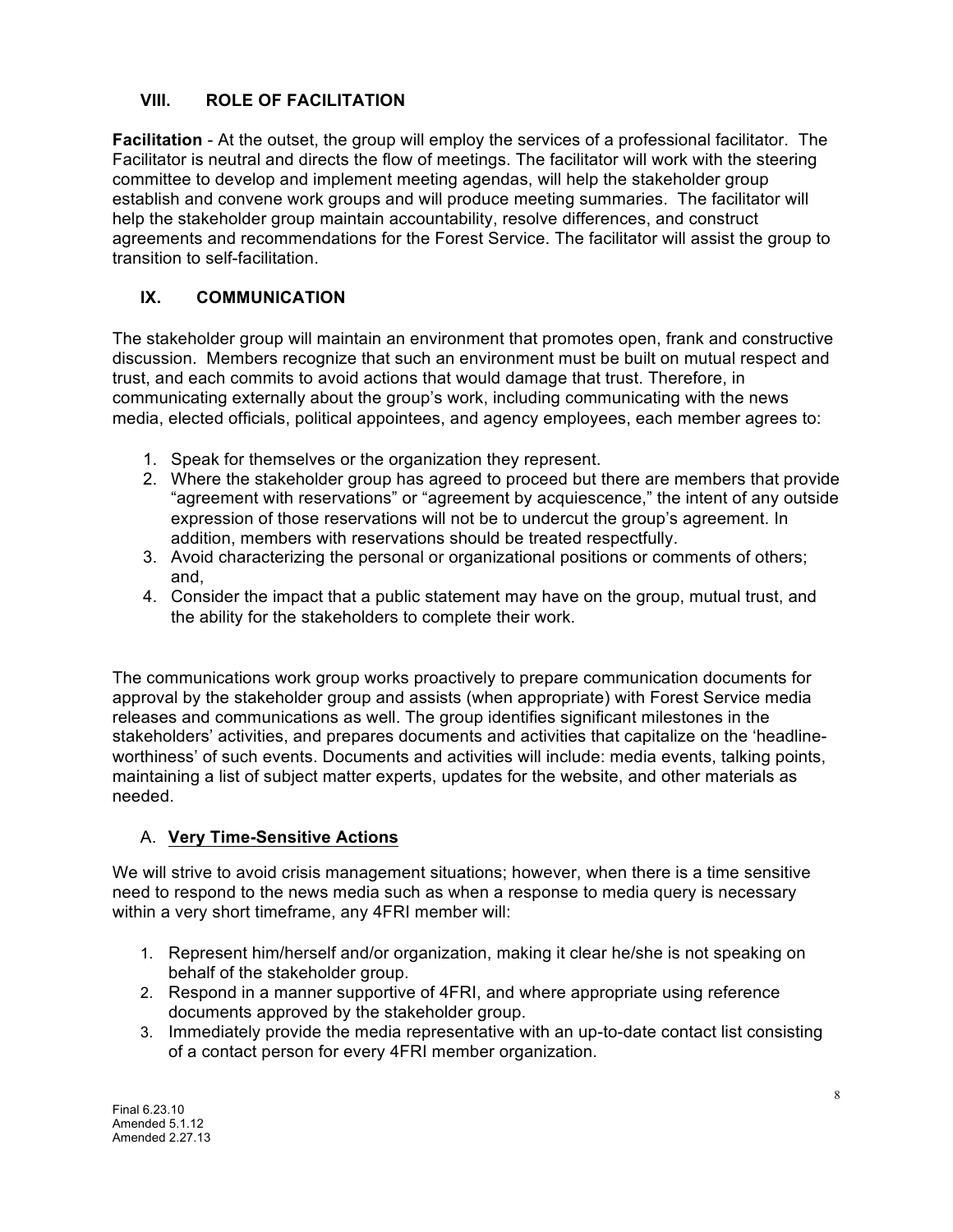4. Immediately email all members on the 4FRI contact list to inform them that a media representative has expressed interest in 4FRI and has been given the contact list.

# **B. Time-Sensitive Actions**

If there is more than 24 hours to work with the media, but communications need to occur before the next stakeholder group meeting:

1. The communications work group will develop draft materials and submit them for review by the steering committee. Such materials will be subject to approval by the steering committee, upon which time the steering committee will distribute the materials to the stakeholder group. The stakeholder group will evaluate and critique such communications at the next stakeholder group meeting.

# **C. Non Time-Sensitive Actions**

If communications can wait until the next stakeholder group meeting, the communications work group will develop materials for review by the stakeholder group that will then approve them and discuss needed actions at the next meeting

**Notes and Communication**- In order to facilitate smooth operation, the stakeholder group will use a web-based utility (currently BASECAMP: https://ffri.basecamphq.com/login) and the public Website to maintain meeting schedules, notes and agreed upon or final documents.

The notes from the 4FRI meetings will capture agreements, reservations, and next steps. The notes will be returned to the stakeholder group for review and corrections. The notes will be finalized within a specified timeframe and posted to BASECAMP and the public website.

Each work group should keep notes that include agreements and next steps. The notes will be returned to the work group members for their review and corrections. The notes will be finalized within a specified timeframe and posted to BASECAMP.

# **X. PARTICIPATION AND OPERATING RULES**

The 4FRI stakeholder group is open to any individual or organization interested in participating in the effort. The 4FRI stakeholder group will use the decision rules in Section VI on issues pertaining to the Four Forest Restoration Initiative.

# **A. Four Forest Restoration Initiative Stakeholder Group – General Membership**

- 1. **Organization**. The 4FRI stakeholder group (hereafter the stakeholder group), is an informal organization.
- 2. **Membership**. Membership in the stakeholder group is open to organizations and individuals. Multiple individuals may join representing the same organization.
- 3. **Establishing Membership**. There are two forms of membership: An individual membership (Individual member) or an individual representing an organization membership (Organizational member). To become a member of the 4FRI stakeholder group, an individual, or an individual representing an organization must sign the 4FRI Stakeholder Group Charter and agree to uphold the spirit and guidelines of the Charter.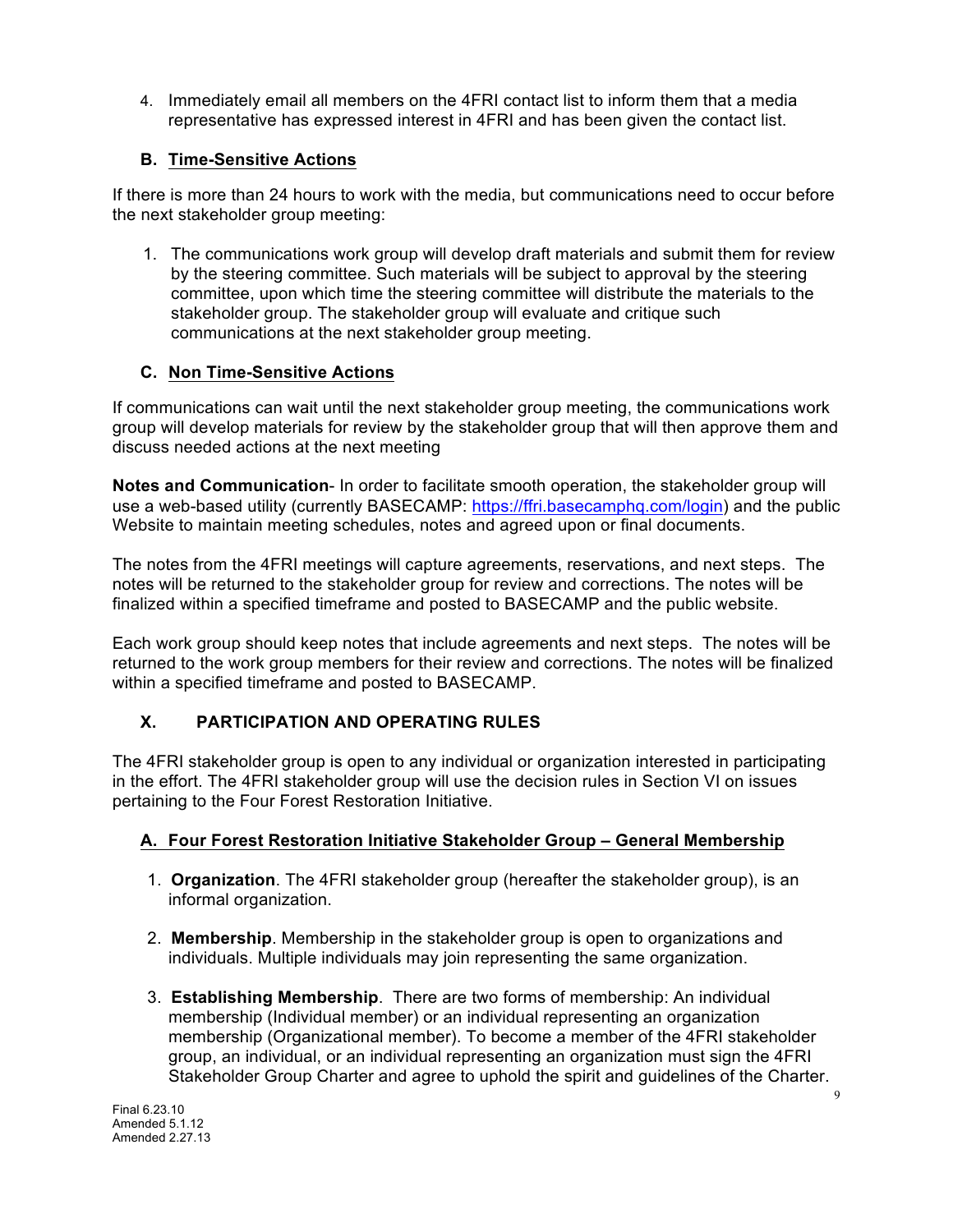- 4. **Member eligibility to participate in 4FRI decision-making**.Individual stakeholders or one individual representing a stakeholder organization are eligible to participate in 4FRI decisions:
	- a. At the next general meeting after joining as a member, if the individual or an organization is in good standing (see section 5 below); or
	- b. A member in good standing who is unable to attend a stakeholder meeting may send an alternate to represent them during decision making. It is the responsibility of the member to ensure that their alternate is well informed on the matter before the group.
- 5. **Member or organization in good standing.** During their first year, an Individual or Organizational member will be considered in "good standing" if they have attended at least half of the stakeholder meetings since joining. After the first year, an Individual or Organizational member will be considered in good standing if they have attended at least four stakeholder meetings during the previous twelve months. Attendance at a meeting can be either physical or electronic (i.e. teleconference or webinar). As per X.A.4.b, an alternate attending in place of a member will be considered equivalent to the actual member attending.
- **6**. **Removal of a Member.** A member may be removed from the stakeholder group for good cause, including lack of attendance at meetings or flagrant disregard or violation of the Charter. A petition to remove a member shall be submitted to the steering committee, provided the petition states why the member should be removed, and is signed by at least half of the stakeholder group members in good standing. The steering committee must seek a response from the member in question, and will attempt to resolve the matter discreetly before presenting it to the stakeholder group. The steering committee will use the decision rules in making an initial determination, which will then be presented to the stakeholder group for final resolution. The member being considered for removal may not participate in either the steering committee or stakeholder group vote.

## **B. General Meetings of the Four Forest Restoration Initiative Stakeholder Group**

1. **Meeting Logistics.** Meetings will be held on the fourth Wednesday of each month unless otherwise specified at the previous general meeting.

# **C. The Steering Committee**

- 1. **Committee.** The Steering Committee (hereafter referred to as the "Committee") is a continuing body that serves the stakeholder group.
- 2. **Committee Membership.** Membership on the committee is voluntary and open to any member in good standing.
- 3. **Composition.** Ideally, the Committee should consist of a minimum of eight members with representation from:
	- a. A 501(c)(3) nonprofit environmental organization
	- b. A forest commercial use representative (can be wood products based or other)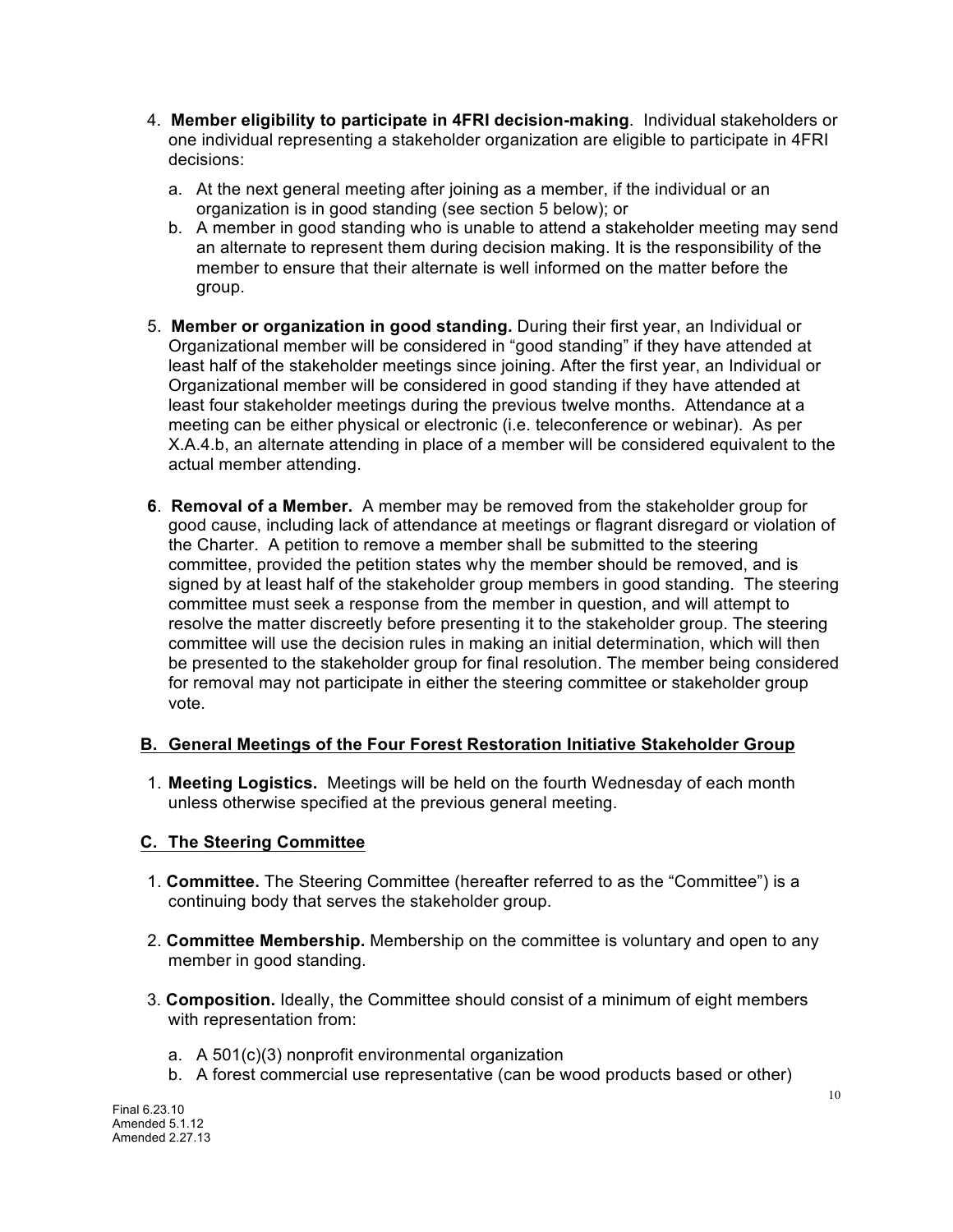- c. An organization representing woods workers or restoration based employment opportunities
- d. A state or federal agency
- e. A tribal representative
- f. An academic institution
- g. Local government
- h. At large from the 4FRI stakeholder group
- 4. **Committee Member Responsibilities.** Rotation of committee members is encouraged to promote broad participation, diversity, and renewal. Those individuals that volunteer will:
	- a. Commit to serving a two year term
	- b. Seek to be responsible to the needs of the 4FRI stakeholder group
	- c. Attend and prepare for meetings and conference calls
	- d. Attend general stakeholder group meetings
	- e. Share the workload
	- f. Not miss three consecutive committee meetings (notwithstanding excused absences where the coordinator has been notified in advance)
- 5. **Removal of Committee Member.** A member may be removed from the steering committee for good cause, including lack of attendance at meetings or flagrant disregard or violation of the Charter. A petition to remove a member of the steering committee shall be submitted to the steering committee, provided the petition states why the member should be removed, and is signed by at least half of the stakeholder members in good standing. The steering committee must seek a response from the member in question and will attempt to resolve the matter discreetly before presenting it to the stakeholder group. The steering committee will use the decision rules in making an initial determination, which will then be presented to the stakeholder group for final resolution. The member being considered for removal may not participate in either the steering committee or stakeholder group vote.
- 6. **Filling Vacancies.** Should committee membership fall below the threshold established in Section 3 the Committee will actively recruit new members representing gaps in representation.

#### 7. **Duties and Responsibilities of the Committee**

- a. The Committee is responsible for coordinating the activities of the stakeholder group in an open and transparent manner.
- b. The committee shall meet at least monthly to transact business. Meeting notices and notes will be posted on BASECAMP.
- c. In carrying out its responsibilities, the committee will:
	- i. Select a facilitator, develop an appropriate Scope of Work, and coordinate and evaluate their work on an ongoing basis
	- ii. Develop agendas for the stakeholder group meetings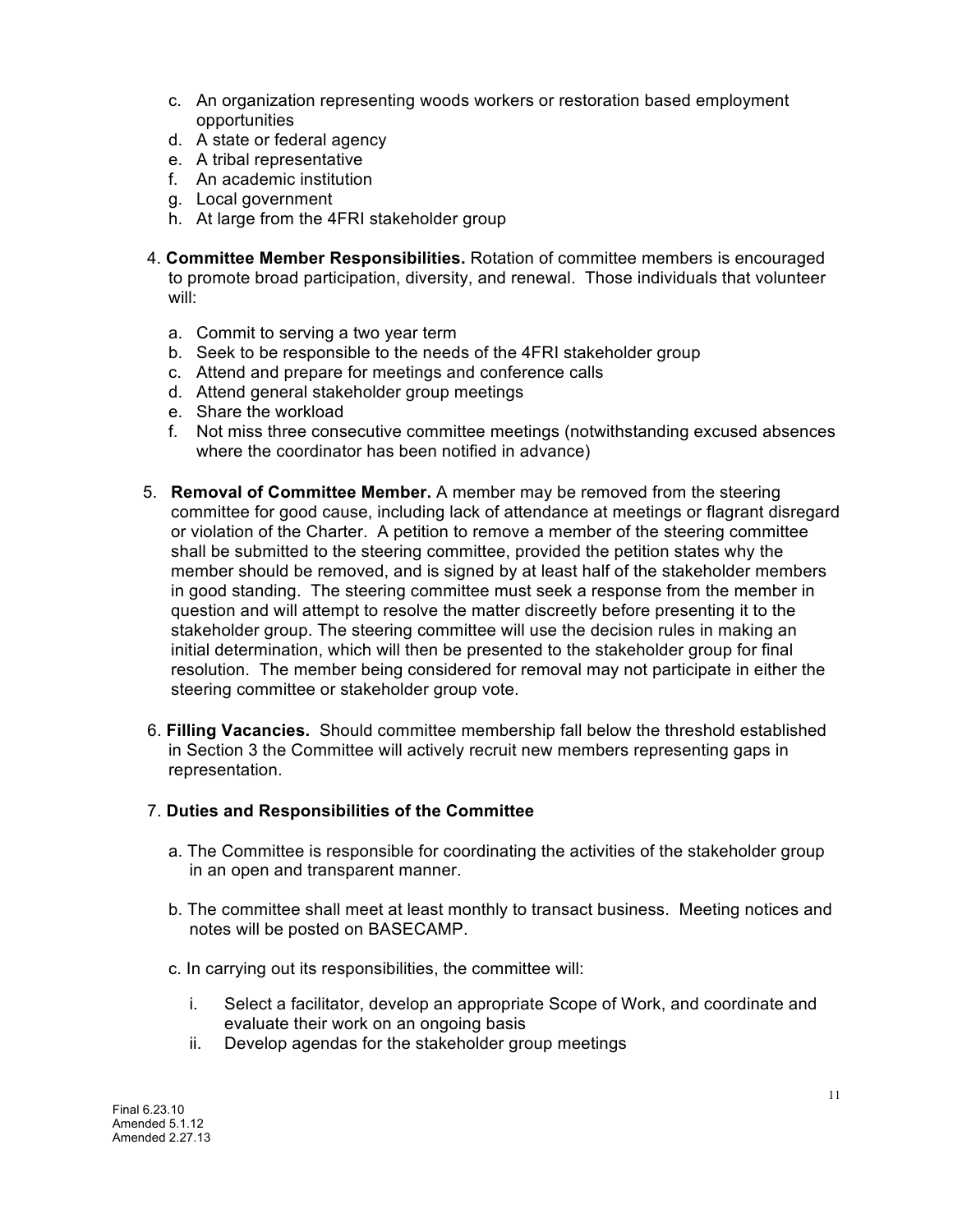- iii. Coordinate the development and distribution of documents of general importance to the stakeholder group
- iv. Recommend the formation of work groups to the stakeholder group
- v. Coordinate with and between work groups
- vi. Coordinate timelines and activities with the Forest Service
- vii. Report activities to the stakeholder group in a timely manner including press releases
- viii. Manage and monitor membership
- ix. Offer monthly reports to the stakeholder group
- d. The officers and committee will have responsibilities as delegated by the stakeholder group and this Charter.
- e. The committee will recognize the establishment of work groups and coordinate the creation of a short document that clearly articulates the goals, objectives, and tasks of each work group.

## 8. **Committee Officers**

- a. The committee will select officers from within the committee by requesting volunteers. The officers will consist of two co-chairs. The terms and the duties of the co-chairs are:
	- i. The term for each co-chair is six months.
	- ii. The terms will be staggered by three months in order to maintain continuity.
	- iii. The responsibility of the co-chairs will be divided as follows:
		- (a) Co-chair one: Develops committee meeting agendas in cooperation with the committee, conducts the meeting; ensures notes are taken, edited and posted to BASECAMP
		- (b) Co-chair two: Facilitates meeting logistics including taking or delegating note taking responsibilities.
- b. The co-chairs shall act in each other's stead if one should not be available to perform its functions. If a co-chair resigns before the end of their term the committee will recruit a committee member to fill that vacancy and complete the term of the co-chair that resigned. Co-chairs who have completed a six month term are encouraged to wait six months before becoming co-chair again. This is in order to encourage broad participation and diverse leadership.
- c. The committee shall be responsible for the maintenance of the official records that document membership and members in good standing.

# **XI. ANNUAL EVALUATION**

The stakeholder group will set aside time at least once a year (early October) to systematically evaluate the 4FRI program and actions to ensure regular adaptation and improvement; during the annual evaluation, the stakeholder group will also consider changes to foundation documents, including the Charter of the 4FRI.

## **XII. FUNDING**

Final 6.23.10 Amended 5.1.12 Amended 2.27.13